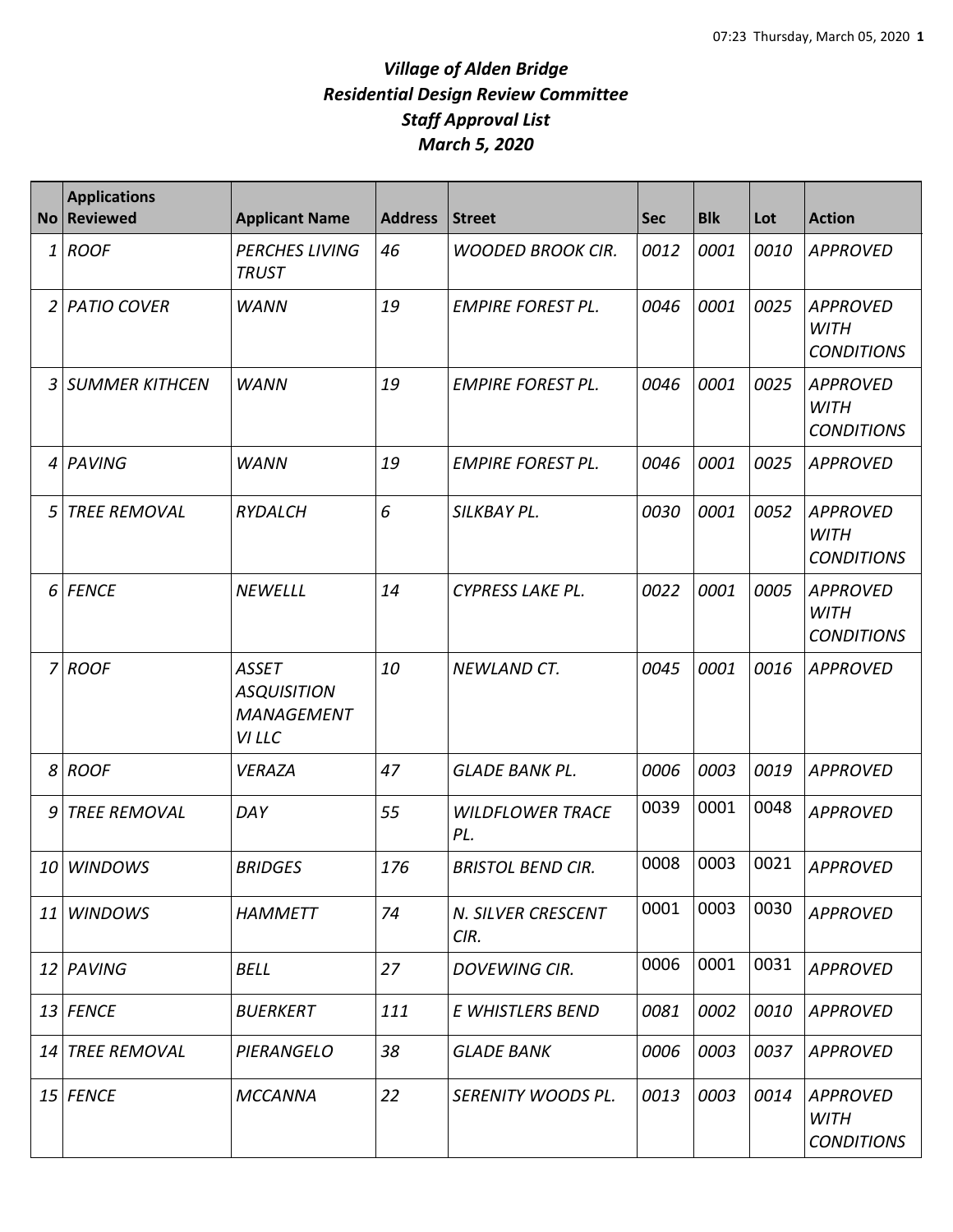| <b>No</b> | <b>Applications</b><br><b>Reviewed</b> | <b>Applicant Name</b> | <b>Address</b> | <b>Street</b>              | <b>Sec</b> | <b>Blk</b> | Lot  | <b>Action</b>                                       |
|-----------|----------------------------------------|-----------------------|----------------|----------------------------|------------|------------|------|-----------------------------------------------------|
|           | 16 FENCE                               | <b>ARENS</b>          | 47             | S TAYLOR POINT DR.         | 0013       | 0003       | 0036 | <b>APPROVED</b><br><b>WITH</b><br><b>CONDITIONS</b> |
|           | 17 FENCE                               | DAILY                 | 66             | <b>N LINTON RIDGE CIR.</b> | 0034       | 0001       | 0020 | <b>APPROVED</b><br><b>WITH</b><br><b>CONDITIONS</b> |
|           | 18 FENCE                               | <b>HAINES</b>         | 18             | <b>LANTANA TRAIL</b>       | 0004       | 0001       | 0010 | <b>APPROVED</b>                                     |
|           | 19 FENCE                               | <b>DOUGLAS</b>        | 103            | W. SLATESTONE CIR.         | 0050       | 0001       | 0017 | <b>APPROVED</b><br><b>WITH</b><br><b>CONDITIONS</b> |
|           | 20 DETACHED<br><b>BUILDING</b>         | <b>ALLEN</b>          | 138            | W. SLATESTONE CIR.         | 0050       | 0002       | 0007 | <b>APPROVED</b>                                     |
| 21        | PAVING                                 | <b>ALLEN</b>          | 138            | W. SLATESTONE CIR.         | 0050       | 0002       | 0007 | <b>APPROVED</b>                                     |
|           | 22 FENCE                               | <b>KANG</b>           | 35             | <b>HARPSTONE PL.</b>       | 0010       | 0003       | 0018 | <b>APPEOVED</b><br><b>WITH</b><br><b>CONDITIONS</b> |
| 23        | <b>FENCE</b>                           | <b>KELLY</b>          | 107            | W. SLATESTONE CIR.         | 0050       | 0001       | 0016 | <b>APPROVED</b><br><b>WITH</b><br><b>CONDITIONS</b> |
| 24        | <b>TREE REMOVAL</b>                    | <b>BRADLEY</b>        | 39             | <b>TOWNSEND PLACE</b>      | 0003       | 0002       | 0053 | <b>APPROVED</b>                                     |
|           | 25 FENCE                               | <b>BLODGETT</b>       | 51             | S. TAYLORPOINT             | 0013       | 0003       | 0035 | <b>APPROVED</b><br><b>WITH</b><br><b>CONDITIONS</b> |
|           | 26 FENCE                               | LAUR                  | 6              | <b>ACACIA PARK PL.</b>     | 0028       | 0004       | 0019 | <b>APPROVED</b><br><b>WITH</b><br><b>CONDITIONS</b> |
|           | 27 HOME GARAGE                         | <b>STEVENS</b>        | 6              | CLEAR BEND PL.             | 0074       | 0001       | 0041 | <b>APPROVED</b><br><b>WITH</b><br><b>CONDITIONS</b> |
|           | 28 PERGOLA                             | <b>STEVENS</b>        | 6              | CLEAR BEND PL.             | 0074       | 0001       | 0041 | <b>APPROVED</b><br><b>WITH</b><br><b>CONDITIONS</b> |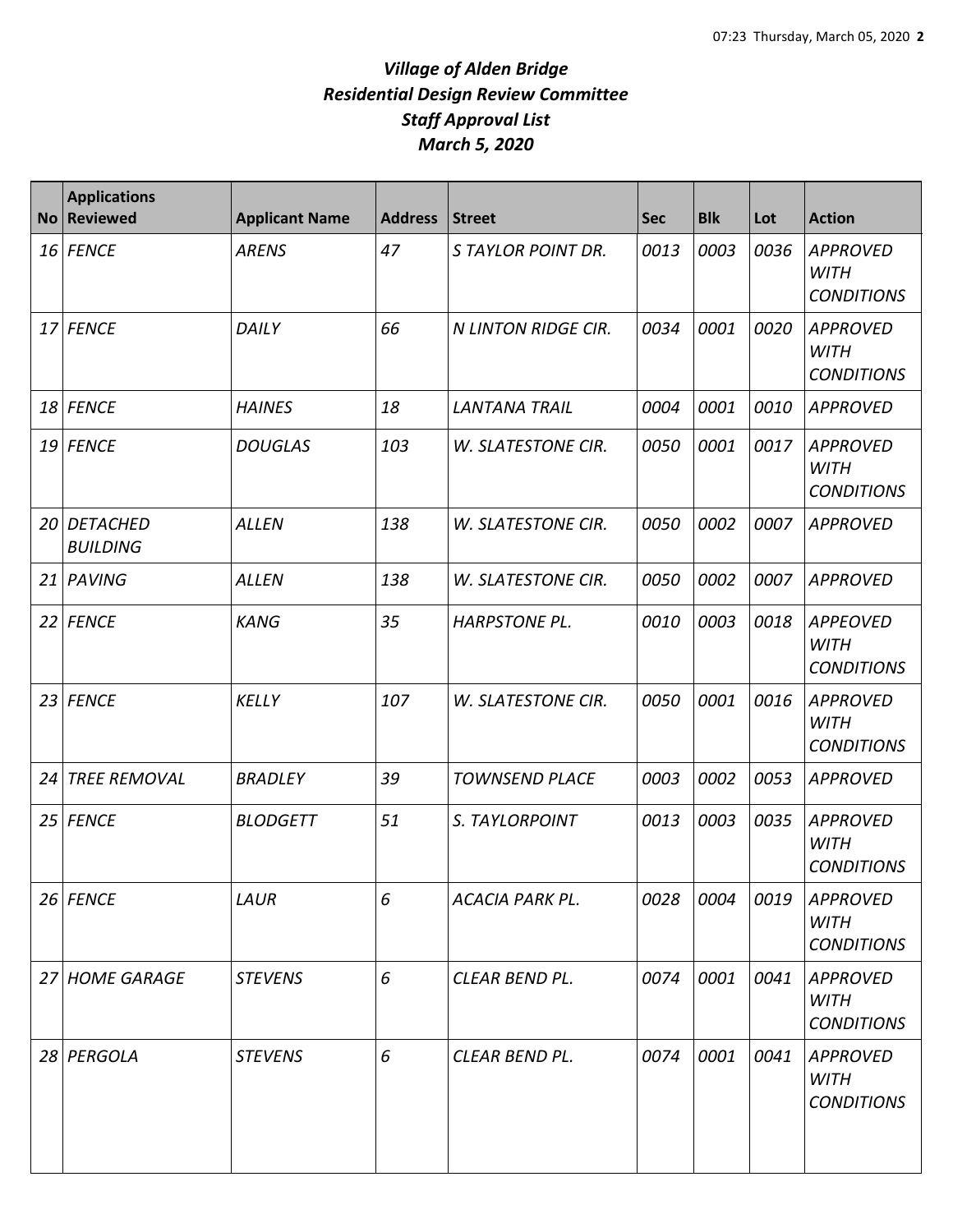| <b>No</b> | <b>Applications</b><br><b>Reviewed</b> | <b>Applicant Name</b>                                        | <b>Address</b> | Street                    | <b>Sec</b> | <b>Blk</b> | Lot  | <b>Action</b>                                       |
|-----------|----------------------------------------|--------------------------------------------------------------|----------------|---------------------------|------------|------------|------|-----------------------------------------------------|
| 29        | <b>SUMMER KITCHEN</b>                  | <b>STEVENS</b>                                               | 6              | CLEAR BEND PL.            | 0074       | 0001       | 0041 | <b>APPROVED</b><br><b>WITH</b><br><b>CONDITIONS</b> |
| 30        | <b>PATIO COVER</b>                     | <b>STEVENS</b>                                               | 6              | CLEAR BEND PL.            | 0074       | 0001       | 0041 | <b>APPROVED</b><br><b>WITH</b><br><b>CONDITIONS</b> |
| 31        | <b>FENCE</b>                           | <b>CLAUS</b>                                                 | 146            | <b>WINTERPORT CIR.</b>    | 0005       | 0001       | 0010 | <b>APPROVED</b>                                     |
| 32        | <b>TREE REMOVAL</b>                    | <b>CLAUS</b>                                                 | 146            | <b>WINTERPORT CIR.</b>    | 0005       | 0001       | 0010 | <b>APPROVED</b>                                     |
| 33        | <b>ROOM ADDTION</b>                    | <b>GOBER</b>                                                 | 31             | S. AVONLEA CIR.           | 0025       | 0002       | 0031 | <b>APPROVED</b><br><b>WITH</b><br><b>CONDITIONS</b> |
| 34        | <b>WINDOWS</b>                         | <b>ROHDE</b>                                                 | 158            | S. HOLLYLAUREL CIR.       | 0083       | 0001       | 0008 | <b>APPROVED</b>                                     |
| 35        | <b>FENCE</b>                           | <b>RUBBO</b>                                                 | 186            | W. BRISTOL OAK CIR.       | 0011       | 0002       | 0001 | <b>APPROVED</b>                                     |
| 36        | <b>ROOF</b>                            | <b>BLOSSOM</b>                                               | 6              | <b>VALLEY MEAD PL.</b>    | 0076       | 0001       | 0045 | <b>APPROVED</b>                                     |
| 37        | <b>GARAGE DOORS</b>                    | <b>MASCARI</b>                                               | 63             | N. WOODED BROOK<br>CIR.   | 0012       | 0002       | 0001 | <b>APPROVED</b>                                     |
| 38        | <b>ROOF</b>                            | <b>STURM</b>                                                 | 19             | <b>FELICITY TRACE PL.</b> | 0023       | 0001       | 0043 | <b>APPROVED</b>                                     |
| 39        | <b>FENCE</b>                           | <b>NEUENSCHWAND</b><br>ER                                    | 70             | <b>TERRAGLEN DR.</b>      | 0002       | 0001       | 0036 | <b>APPROVED</b>                                     |
| 40        | <b>DECK</b>                            | <b>CHUN</b>                                                  | 14             | CANE MILL PL.             | 0013       | 0003       | 0023 | <b>APPROVED</b>                                     |
|           | 41 FENCE                               | <b>COVERT</b>                                                | 191            | N MILLPORT CIR.           | 0040       | 0004       | 0003 | <b>APPROVED</b><br><b>WITH</b><br><b>CONDITIONS</b> |
|           | 42 FENCE                               | <b>WILSON</b>                                                | 38             | NEW AVERY PL.             | 0026       | 0001       | 0081 | <b>APPROVED</b>                                     |
|           | 43 ROOF                                | <b>KINTIGH</b>                                               | 27             | LAMPS GLOW PL.            | 0005       | 0002       | 0054 | <b>APPROVED</b>                                     |
|           | 44 ROOF                                | <b>STURM</b>                                                 | 19             | <b>FELICITY TRACE PL.</b> | 0023       | 0001       | 0043 | <b>APPROVED</b>                                     |
|           | 45 FENCE                               | 2007 AMENDED<br><b>AND RESTATED</b><br><b>SANDER LIIVING</b> | 15             | <b>CRESTED POINT PL.</b>  | 0037       | 0002       | 0018 | APPROVED                                            |
|           | 46 ROOF                                | <b>BOSTIAN</b>                                               | 106            | N WILLOW POINT CIR.       | 0033       | 0001       | 0032 | <b>APPROVED</b>                                     |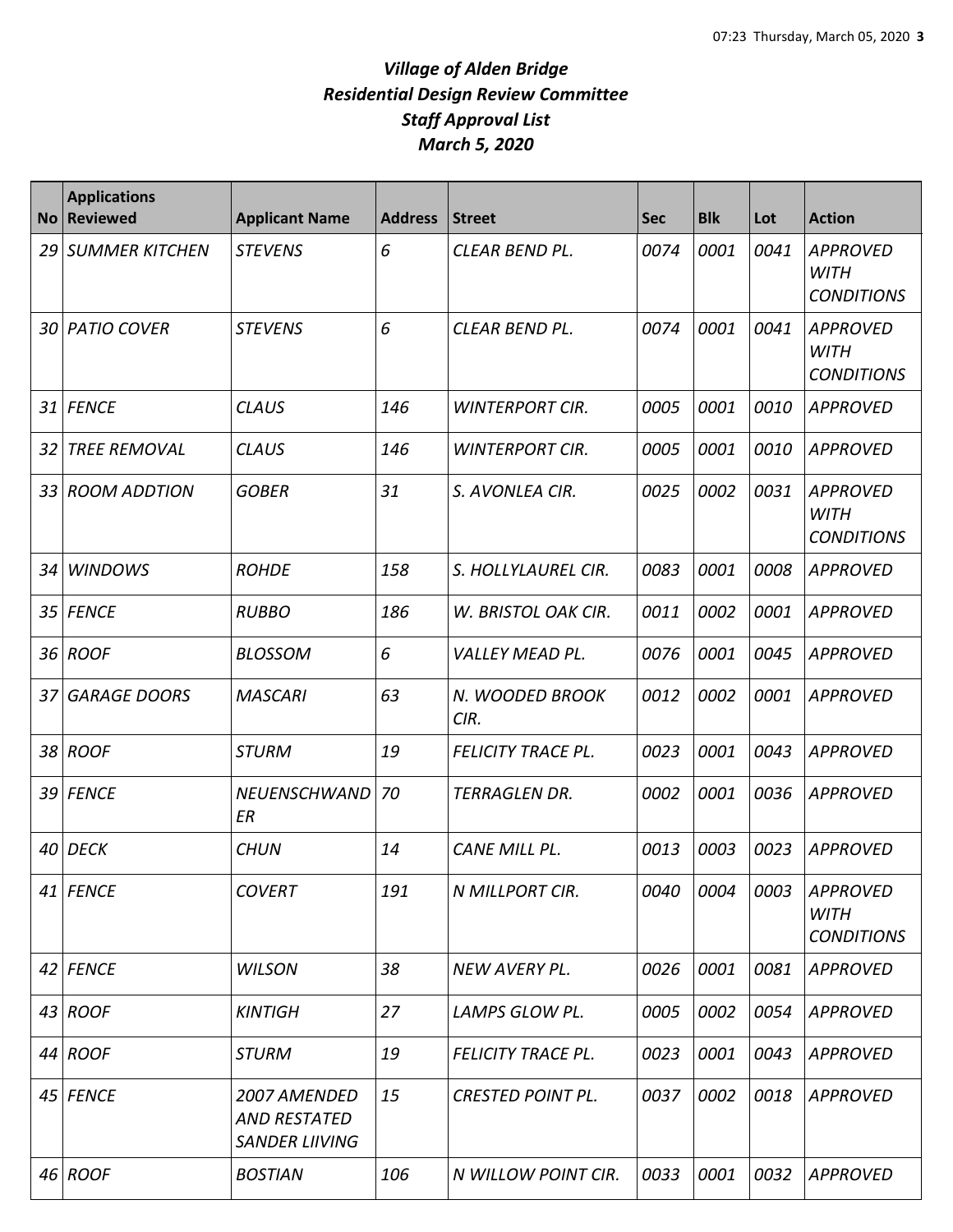| <b>No</b> | <b>Applications</b><br>Reviewed | <b>Applicant Name</b>                                                 | <b>Address</b> | Street                             | <b>Sec</b> | <b>Blk</b> | Lot  | <b>Action</b>                                       |
|-----------|---------------------------------|-----------------------------------------------------------------------|----------------|------------------------------------|------------|------------|------|-----------------------------------------------------|
|           | 47 FENCE                        | <b>CYMES</b>                                                          | 11             | <b>RIPPLED POND CIR.</b>           | 0011       | 0002       | 0036 | <b>APPROVED</b><br><b>WITH</b><br><b>CONDITIONS</b> |
|           | 48 FENCE                        | <b>ALICE D</b><br><b>STAFFORD</b><br><b>REVOCABLE</b><br><b>TRUST</b> | 26             | TETHERED VINE PL.                  | 0014       | 0001       | 0015 | APPROVED                                            |
| 49        | PERGOLA                         | <b>KRAYER</b>                                                         | 107            | E. WHISTLERS BEND<br>CIR.          | 0081       | 0002       | 0011 | <b>APPROVED</b><br><b>WITH</b><br><b>CONDITIONS</b> |
| 50        | <b>SUMMER KITCHEN</b>           | <b>KRAYER</b>                                                         | 107            | E. WHISTLERS BEND<br>CIR.          | 0081       | 0002       | 0011 | <b>APPROVED</b><br><b>WITH</b><br><b>CONDITIONS</b> |
| 51        | PAVING                          | <b>KRAYER</b>                                                         | 107            | E. WHISTLERS BEND<br>CIR.          | 0081       | 0002       | 0011 | <b>APPROVED</b>                                     |
| 52        | <b>SOLAR PANELS</b>             | <b>STALLONS</b>                                                       | $\overline{3}$ | <b>WESTWARD RIDGE PL.</b>          | 0074       | 0001       | 0019 | <b>APPROVED</b><br><b>WITH</b><br><b>CONDITIONS</b> |
| 53        | <b>SCREENED ROOM</b>            | <b>WHITE</b>                                                          | 34             | <b>GINGER BAY PL.</b>              | 0003       | 0003       | 0044 | <b>APPROVED</b><br><b>WITH</b><br><b>CONDITIONS</b> |
|           | 54 ROOF                         | <b>RENTSCH</b>                                                        | 14             | <b>GLADE BANK PL.</b>              | 0006       | 0003       | 0031 | <b>APPROVED</b>                                     |
| 55        | PAVING                          | <b>EDSTROM</b>                                                        | 110            | W. HOBBIT GLEN DR.                 | 0076       | 0001       | 0021 | <b>APPROVED</b>                                     |
|           | 56 FENCE                        | <b>ADAMS</b>                                                          | 30             | JUNIPER GROVE PL.                  |            | 0044 0001  |      | 0016 APPROVED<br><b>WITH</b><br><b>CONDITIONS</b>   |
| 57        | <b>FENCE</b>                    | <b>GOLD</b>                                                           | 50             | S. HAWTHORNE<br><b>HOLLOW CIR.</b> | 0086       | 0001       | 0074 | <b>APPROVED</b><br><b>WITH</b><br><b>CONDITIONS</b> |
|           | 58 TREE REMOVAL                 | <b>GOLD</b>                                                           | 50             | S. HAWTHORNE<br><b>HOLLOW CIR.</b> | 0086       | 0001       | 0074 | <b>APPROVED</b><br><b>WITH</b><br><b>CONDITIONS</b> |
|           | 59 ROOF                         | <b>DAWLEY</b>                                                         | 119            | W. HOBBIT GLEN DR.                 | 0076       | 0002       | 0003 | <b>APPROVED</b>                                     |
|           | 60 ROOF                         | <b>CRYER</b>                                                          | 15             | <b>POCKET FLOWER CT.</b>           | 0016       | 0001       | 0011 | <b>APPROVED</b>                                     |